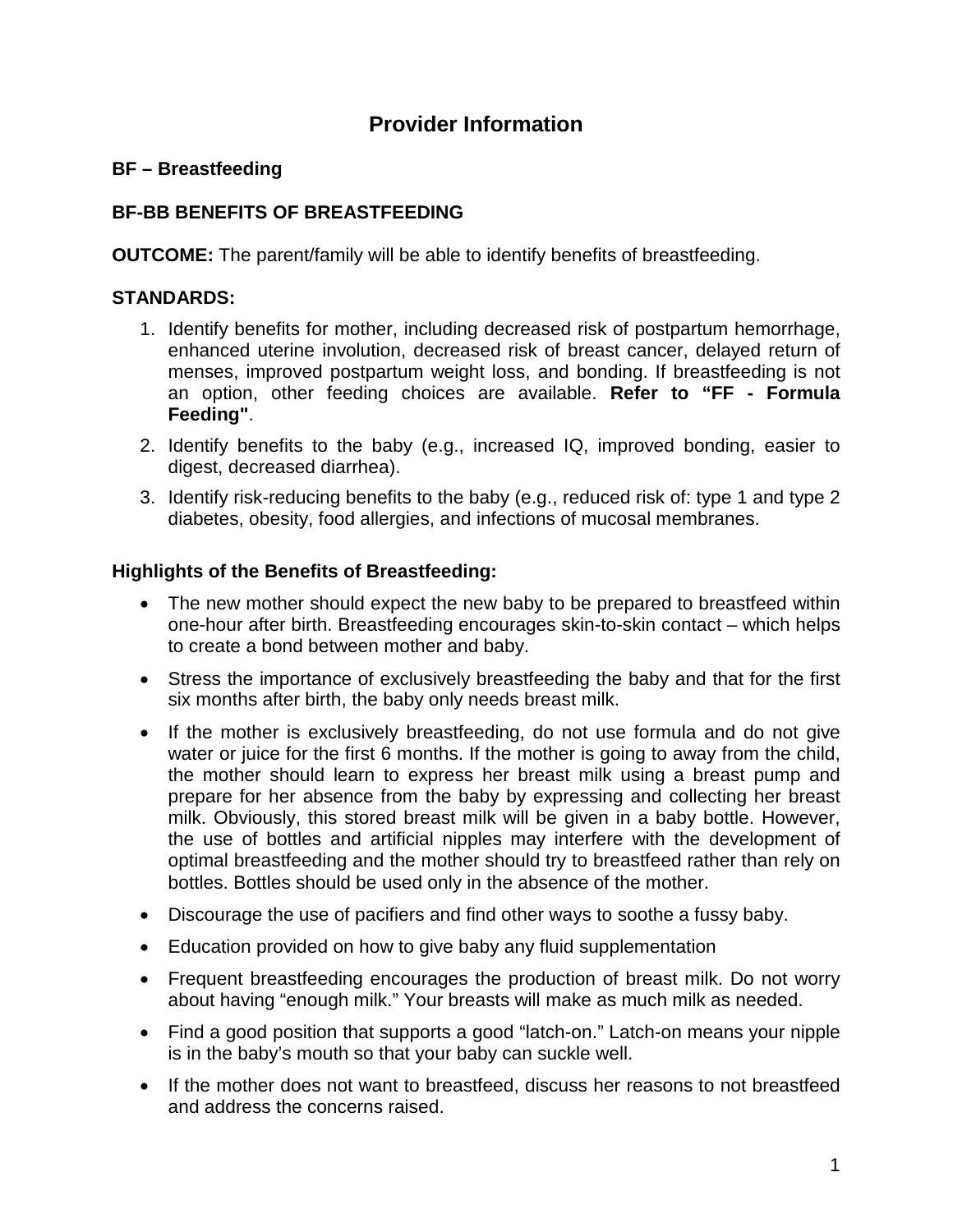• Stress that breastfeeding is best and the hospital and clinic will do all they can to provide support to the mother. The best nutrition for your baby is breast milk.

#### **The importance and duration of Breastfeeding:**

Exclusive breastfeeding is sufficient to support optimal growth and development for the first 6 months of life. Breastfeeding should begin within 1 hour of birth and is made possible by skin to skin contact between mother and baby immediately after the baby is born. Breastfeeding mothers should be encouraged to breastfeed exclusively for the first six months of their baby's life and to start feeding their baby solid foods at 6 months while continuing to breastfeed. Breastfeeding should be continued for at least the first year of life and beyond as mutually desired by mother and baby.

#### **Maternal benefits from breastfeeding**

- Life can be easier when you breastfeed Breastfeeding may take a little more effort than formula feeding at first. However, it can make life easier once you and your baby settle into a good routine. In addition, when you breastfeed, there are no bottles and nipples to sterilize. You do not have to buy, measure, and mix formula. And there are no bottles to warm in the middle of the night! You can satisfy your baby's hunger right away when breastfeeding.
- Breastfeeding can save money Formula and feeding supplies can cost well over \$1,500 each year, depending on how much your baby eats. Breastfed babies are also sick less often, which can lower health care costs.
- Breastfeeding can feel great Physical contact is important to newborns. It can help them feel more secure, warm, and comforted. Mothers can benefit from this closeness, as well. Breastfeeding requires a mother to take some quiet relaxed time to bond. The skin-to-skin contact can boost the mother's oxytocin levels. Oxytocin is a hormone that helps milk flow and can calm the mother.
- Breastfeeding can be good for the mother's health, too Breastfeeding is linked to a lower risk of these health problems in women:
	- Type 2 diabetes
	- Breast cancer
	- Ovarian cancer
	- Postpartum Depression
	- Experts are still looking at the effects of breastfeeding on osteoporosis and weight loss after birth. Many studies have reported greater weight loss for breastfeeding mothers than for those who do not. But more research is needed to understand if a strong link exists.
- Mothers miss less work Breastfeeding mothers miss fewer days from work because their infants are sick less often.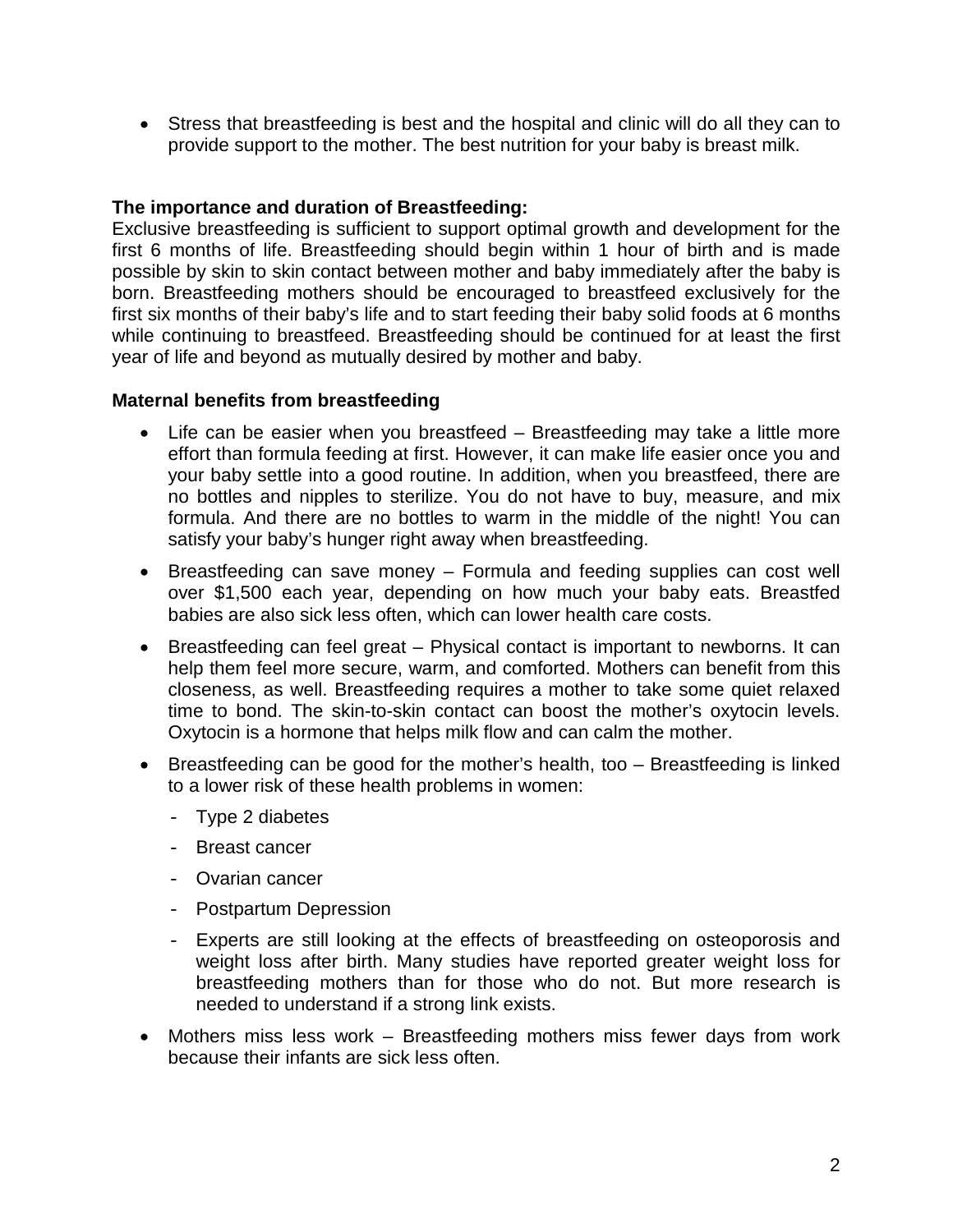#### **Breastfeeding protects babies**

- Early breast milk is liquid gold called colostrums. This is thick, yellow, first breast milk that the breast makes during pregnancy and just after birth. This milk is very rich in nutrients and antibodies to protect your baby. Although the baby only gets a small amount of colostrum at each feeding, it matches the amount his or her tiny stomach can hold.
- Your breast milk changes as the baby grows Colostrum changes into mature milk. By the third to fifth day after birth, this mature breast milk has just the right amount of fat, sugar, water, and protein to help your baby continue to grow. It is a thinner type of milk than colostrum, but it provides all of the nutrients and antibodies your baby needs.
- The more you breastfeed the more milk you will have so the mother does not need to worry about 'having enough milk.'
- Breast milk is easier to digest for most babies especially premature babies — breast milk is easier to digest than formula. The proteins in formula are made from cow's milk and it takes time for babies' stomachs to adjust to digesting them.
- Breast milk fights disease The cells, hormones, and antibodies in breast milk protect babies from illness. This protection is unique; formula cannot match the chemical makeup of human breast milk. In fact, among formula-fed babies, ear infections and diarrhea are more common. Formula-fed babies also have higher risks of:
	- Lower respiratory infections
	- Asthma
	- Obesity
	- Type 2 diabetes
	- Some research shows that breastfeeding can also reduce the risk of Type 1 diabetes, childhood leukemia, and atopic dermatitis (a type of skin rash) in babies.
	- Breastfeeding has also been shown to lower the risk of SIDS (sudden infant death syndrome).

#### **Fluid Supplementation**

A healthy breastfeed baby does not require fluid supplementation. The breast milk provides the infant with adequate fluids. Infants can become easily dehydrated in hot weather or after bouts of diarrhea. In such cases, breastfeed infants may require fluid supplementation via Intravenous (IV) fluids or oral fluids in a bottle. Consult your healthcare provider before giving your infant any fluid supplementation other than breast milk as appropriate.